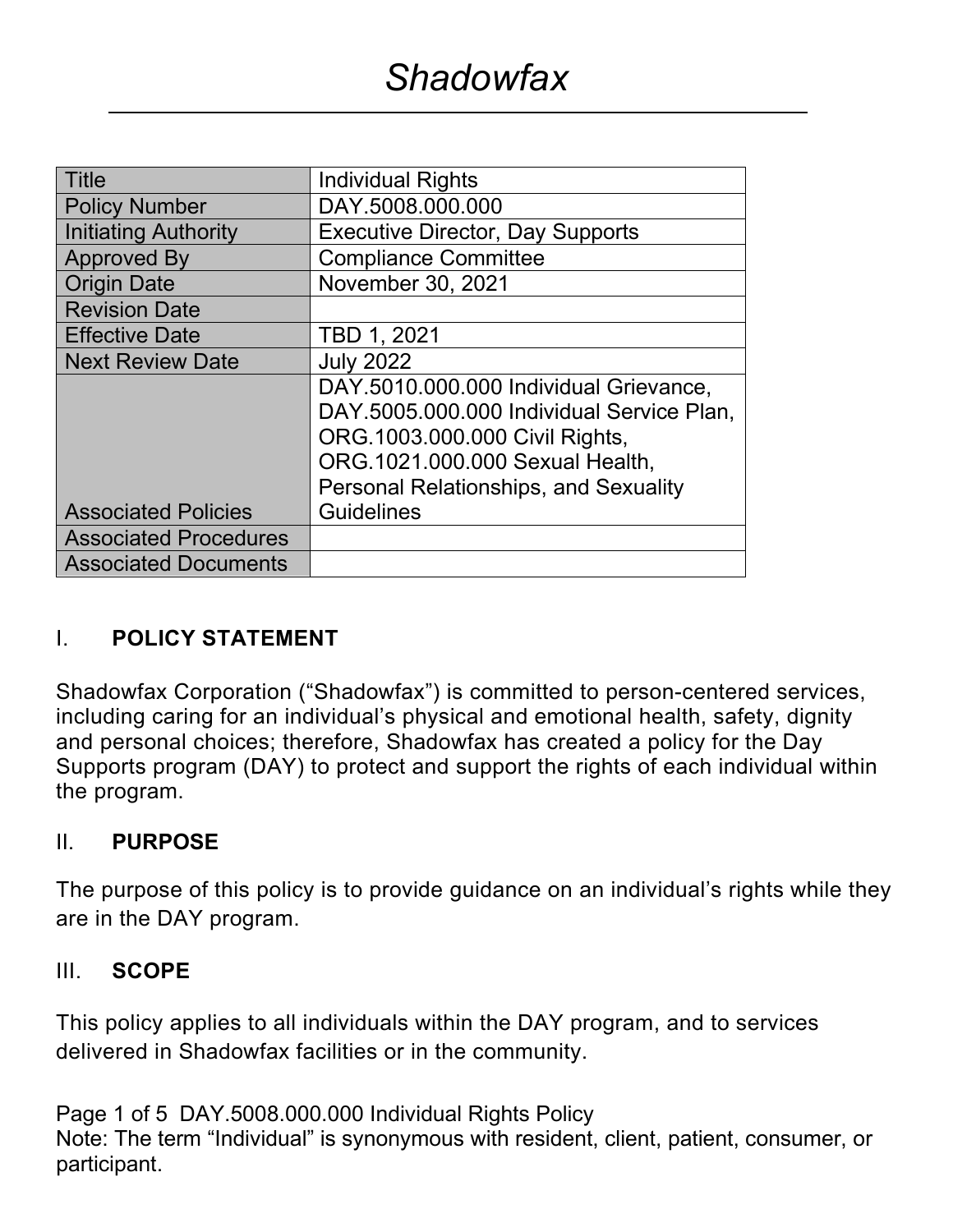## IV. **GENERAL**

This policy is based on the standards set by PA Code Title 55 Chapters 6100, 2380, 2390 and PA Code Title 6 Chapter 11.

## V. **POLICY**

## Informing of Rights

DAY encourages each individual within the program to understand and exercise their rights. DAY shall inform and explain individual rights and the process to report a rights violation to each individual in the program, and to persons designated by the individual, upon entry into the program and annually thereafter; the explanation will be made verbally in a language understood by the individual and their designated person(s).

DAY shall keep a statement signed by the individual, or the individual's courtappointed legal guardian, acknowledging receipt of the information on individual rights.

DAY shall post a in prominent place in the facilities the list of client rights in English and other predominant language(s) of the community.

#### Individual Rights

An individual within the DAY program:

- 1. may not be discriminated against because of race, color, creed, disability, religious affiliation, ancestry, gender, gender identity, sexual orientation, national origin or age.
- 2. has civil and legal rights afforded by law, including the right to vote, speak freely, practice the religion of the individual's choice and practice no religion.
- 3. may not be abused, neglected, mistreated, exploited, abandoned or subjected to corporal punishment.
- 4. shall be treated with dignity and respect.
- 5. may make choices and accept risks.
- 6. may refuse to participate in activities and services

Page 2 of 5 DAY.5008.000.000 Individual Rights Policy

Note: The term "Individual" is synonymous with resident, client, patient, consumer, or participant.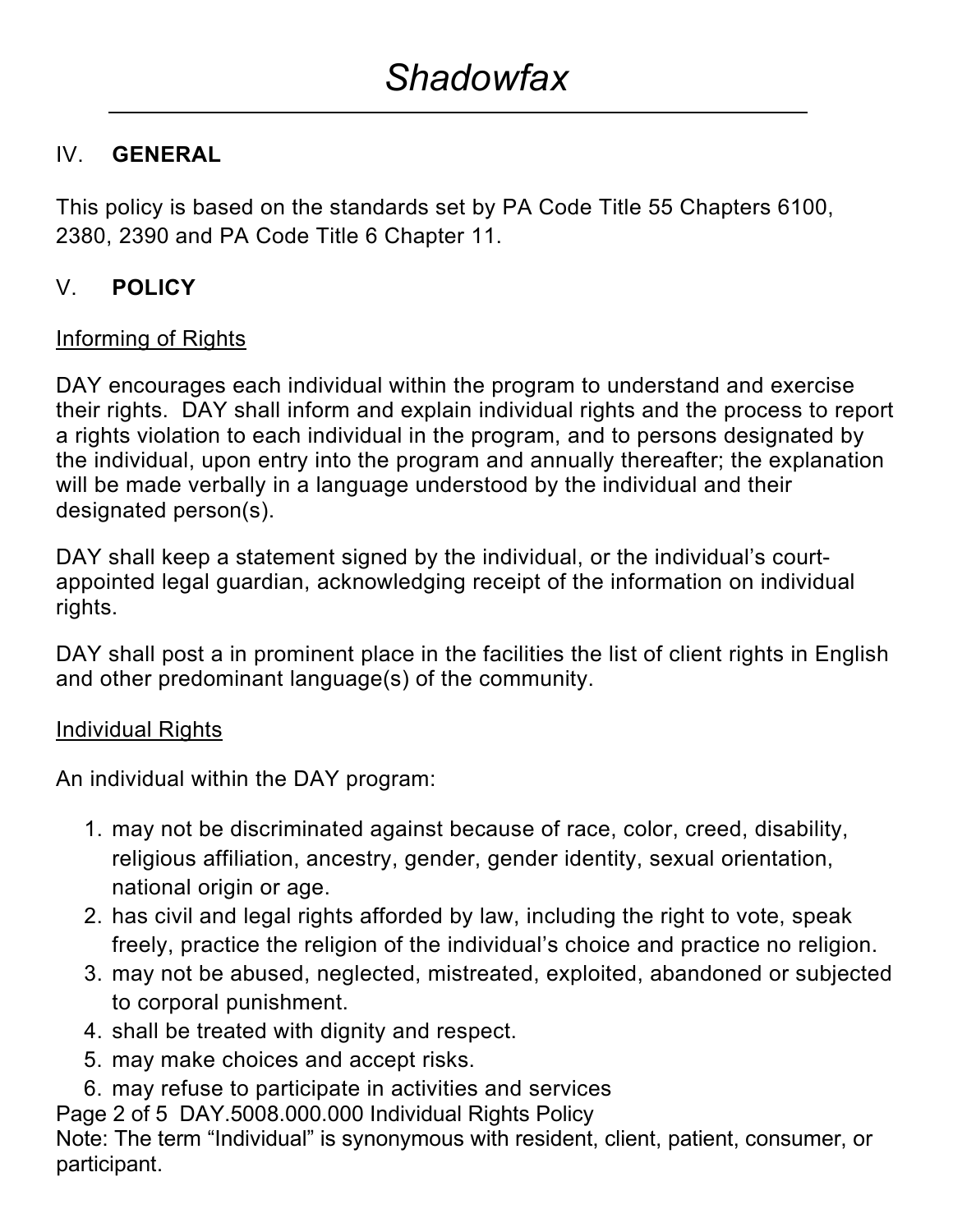- 7. may control their own schedule and activities, including participating in or choosing not to participate in religious services.
- 8. may have privacy for themselves and their possessions. Individuals may access their own possessions and have the right to security of their possessions.
- 9. may choose a willing and qualified provider.
- 10. will receive services designed to promote the individual's functional ability to the optimal level and to encourage independence.
- 11. may choose where, when and how to receive needed services, including choosing to end participation in the DAY program at any time.
- 12. may voice concerns about the services they receive, including the ability to contact and meet privately with representatives of the Long-Term Care Ombudsman Program.
- 13. may have assistive devices and services to enable communication at all times.
- 14. may participate in the development and implementation of the individual plan. Individuals will be fully informed regarding the services to be provided, including frequency of services and treatment objectives. Individuals or their responsible party will be asked to make a written acknowledgement of their individual plan.
- 15. may access their records and also may designate persons who have the right to access the individual's record.
- 16. may have unrestricted and private access to telecommunications.
- 17. may manage and access their own finances.
- 18. may make their own health care decisions.

## Exercise of Rights

- 1. An individual may not be deprived of rights as provided in this policy and associated applicable Shadowfax policies
- 2. Shadowfax shall educate, assist and provide the accommodations necessary for individuals to make choices and understand their rights.

Page 3 of 5 DAY.5008.000.000 Individual Rights Policy

Note: The term "Individual" is synonymous with resident, client, patient, consumer, or participant.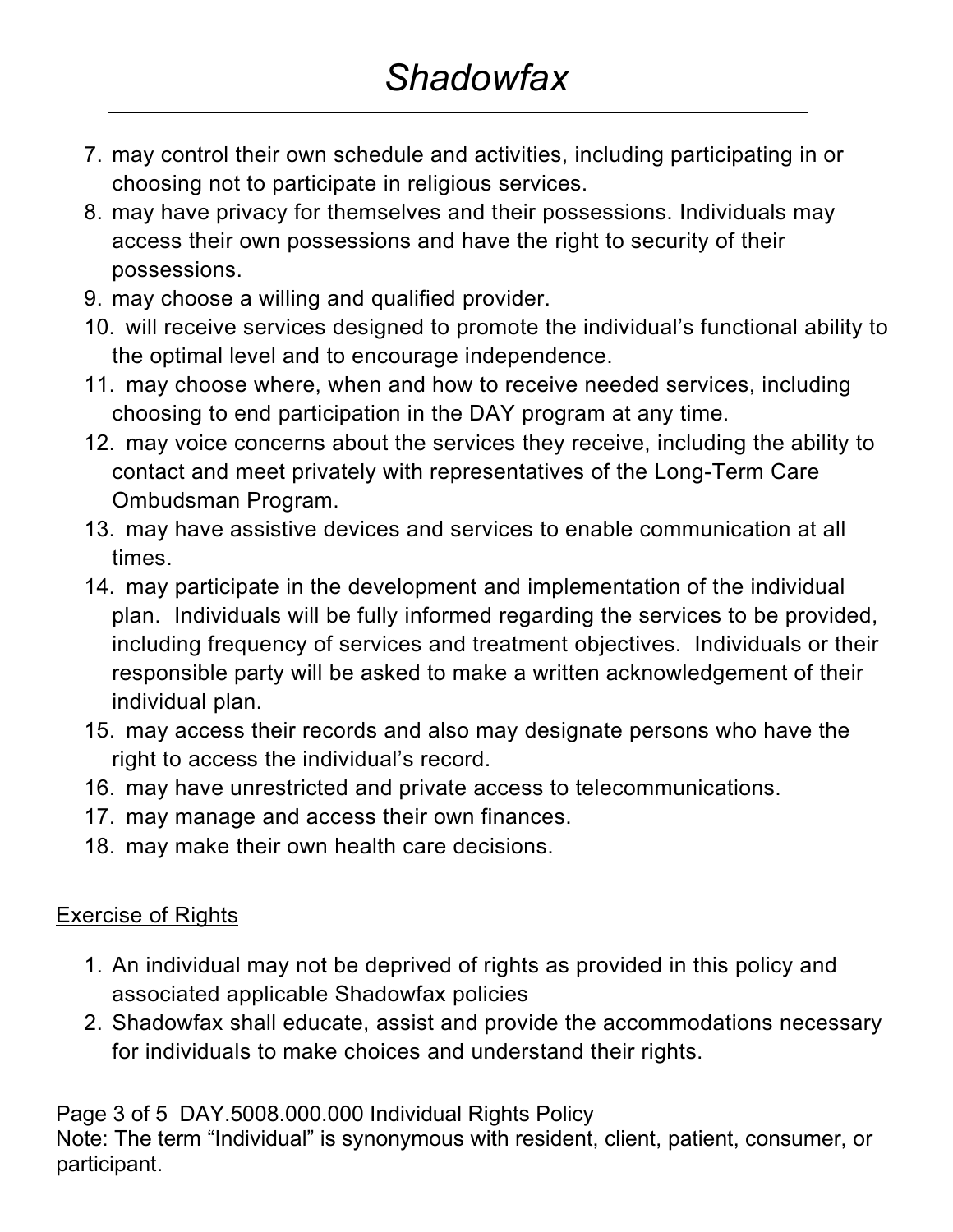- 3. Individuals may not be reprimanded, punished or retaliated against for exercising their rights.
- 4. A court's written order that restricts an individual's rights shall be followed.
- 5. A court-appointed legal guardian may exercise rights and make decisions on behalf of an individual in accordance with the conditions of guardianship as specified in the court order.
- 6. An individual who has a court-appointed legal guardian, or who has a court order restricting the individual's rights, shall be involved in decision-making in accordance with the court order.
- 7. An individual has the right to designate persons to assist in decision-making and exercising rights on behalf of the individual.

## Negotiation of Choices

- 1. An individual's rights shall be exercised so that another individual's rights are not violated.
- 2. If there are issues when individuals are making choices, DAY shall assist the affected individuals to negotiate choices in accordance with the provider's procedures for the individuals to resolve differences and make choices
- 3. An individual's rights may only be modified in accordance with Chapters 6100.223(9), 2380.185 and 2390.155, relating to content of the individual plan, to the extent necessary to mitigate a significant health and safety risk to the individual or others.

# VI. **OVERSIGHT**

Shadowfax's Compliance Committee or their designee(s) (the "Approved By") shall be in charge of the administration of this Policy. The Approved By responsibilities include:

1. Identifying the action steps to come into compliance and directives to maintain compliance and implement the action steps.

Page 4 of 5 DAY.5008.000.000 Individual Rights Policy Note: The term "Individual" is synonymous with resident, client, patient, consumer, or participant.